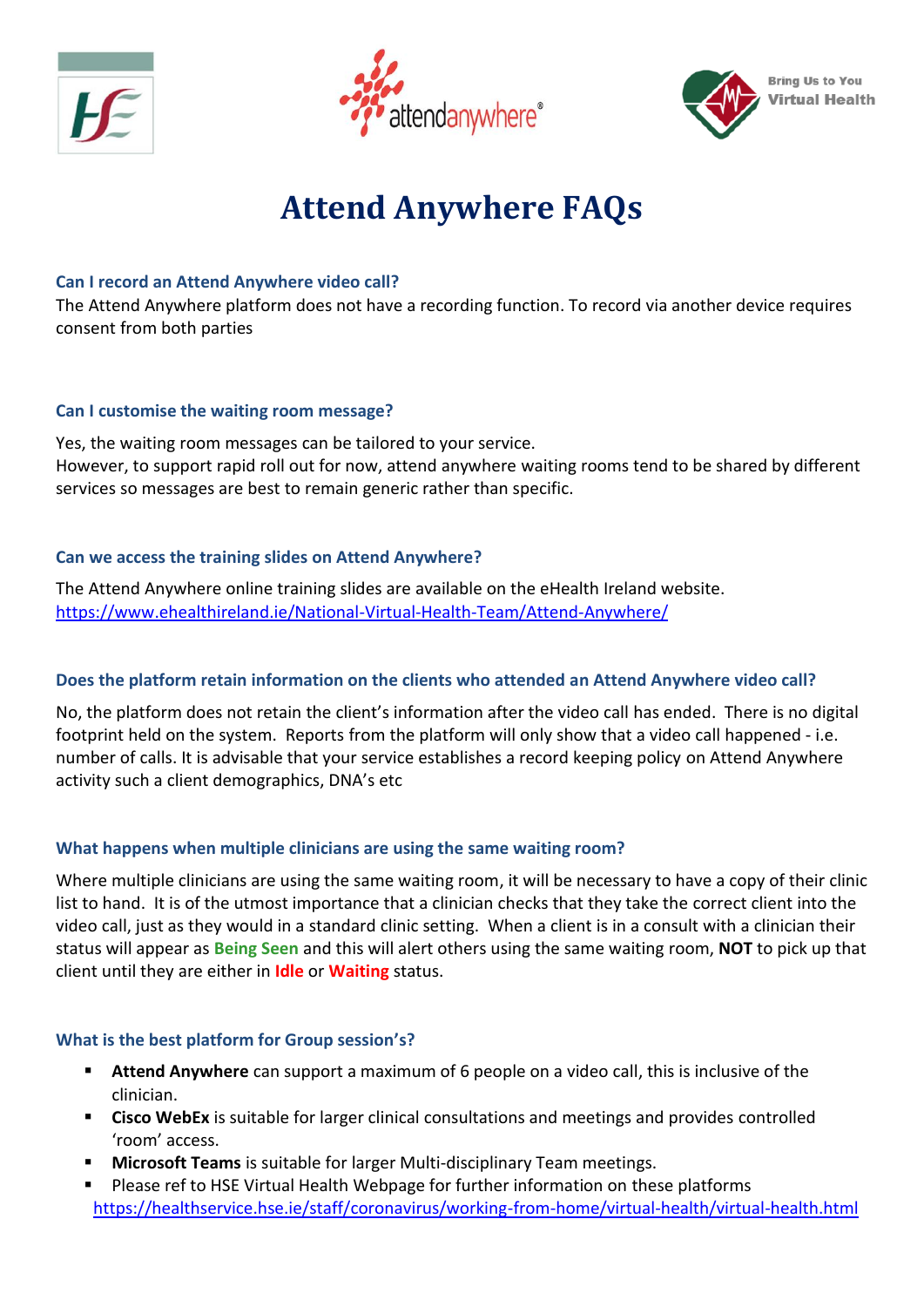#### **Can Attend Anywhere support multidisciplinary working?**

Attend Anywhere can support multidisciplinary working for up to 6 connections /people on a single video call. The options are as follows:

#### **Option 1: Invite directly to a live video call**.

By using this option, you can control the timing of when another professional joins the live video call

- You must "Join Call" with your client first before the Call Control Bar becomes available to you.
- Always gain consent from the client prior to inviting a guest to the video call
- On the Call Control Bar click on "Invite Guest" option on the screen.
- You can choose email invite or text invite via mobile phone
- Add the guest's email or mobile number. Prefix (+353) to the mobile
- The link to the video call will be sent, inviting them to join the video call directly.



Click onto "invite Guest" and add email or mobile number include (+353) and a link will be sent inviting them to join the video call directly

## **Option 2: Joining a Video Call via Caller Queue.**

This option is available to those who have a service provider role on the Attend Anywhere platform. It should only be used if prior consent has been obtained from the client and that they are fully aware that they will attending a multidisciplinary video call.

- Firstly, the lead clinician should ask the client to "Join Call".
- Always ensure clients consent for additional team members to join the video call
- From the caller queue, the additional team members can see the client Status says "Being Seen"
- By clicking the "Join Call" option, they will be brought into the video call that the client is in with the lead clinician.
- Up to a maximum of 6 at any one time can access this way.

| <b>HSE Test Area</b>   |              | <b>Training Waiting Area 1 Waiting Area</b> |           | <b>Back to Waiting Areas</b> |
|------------------------|--------------|---------------------------------------------|-----------|------------------------------|
| <b>Status</b>          |              | Caller                                      | Telephone |                              |
| <b>Being seen</b>      | $\checkmark$ | <b>Test Patient</b><br>12/04/1984           | 086424422 | 2                            |
| <b>Waiting (1 min)</b> | $\checkmark$ | <b>Test Patient 2</b><br>04/10/1944         | 06482448  |                              |
|                        |              |                                             |           |                              |